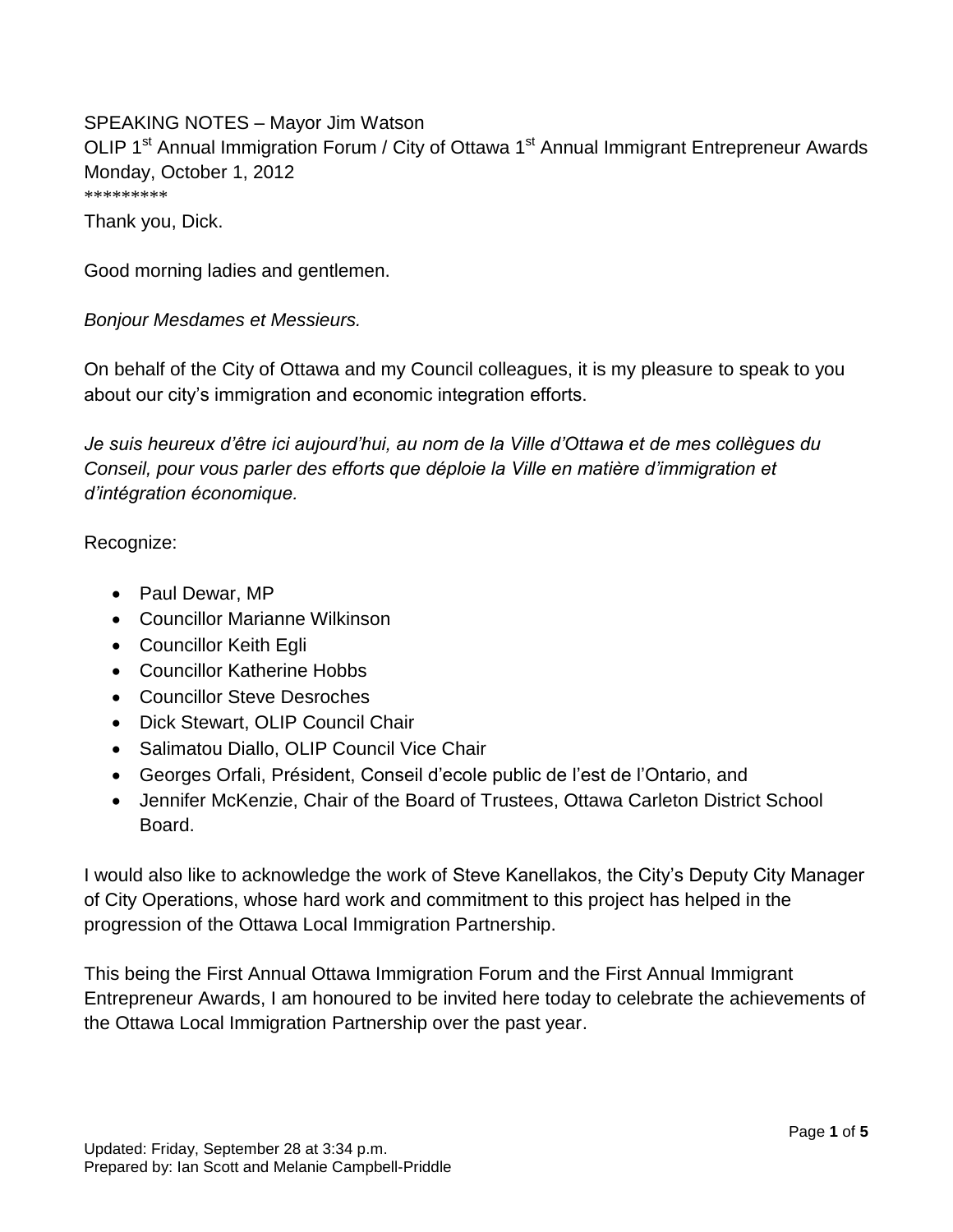Today's event is significant, as it brings with it a community-wide recognition of the importance of immigration for our city's sustainability, economic prosperity and cultural and social vitality.

*L'événement d'aujourd'hui est important, parce qu'il montre que toute la communauté reconnaît l'importance de l'immigration pour la viabilité et la prospérité économique de notre ville ainsi que pour sa vitalité culturelle et sociale.*

Today's event also carries a shared resolve to build our capacity to welcome immigrants and integrate them into all aspects of community life.

Our plans today include public discussion to explore how best to leverage the economic, cultural and social contributions of immigrants.

And these contributions are plentiful.

Epitomizing this history is former Ottawa Mayor Marion Dewar and her efforts in 1979 to create private sponsorships for 4,000 Vietnamese refugees – with great success.

In our city's history, immigration has always played an important role.

Ottawa welcomes about 12,000 new immigrants into our community every year.

These newcomers are a major factor in enabling our economy to grow and prosper, particularly given our aging demography.

*L'immigration est un important facteur de croissance et de prospérité pour notre économie, compte tenu du vieillissement de notre population.*

Immigrants build our economic prosperity, diversify our culture, and contribute immeasurably to our social vitality.

This diversity of newcomers offers both opportunities and challenges.

Ottawa has both the second highest proportion of its newcomers from the refugee class, and the highest proportion of newcomers with university degrees.

The City, as a founding partner of OLIP and a key contributor to the Ottawa Immigration Strategy, has made a strong commitment to ensure that our programs and services meet the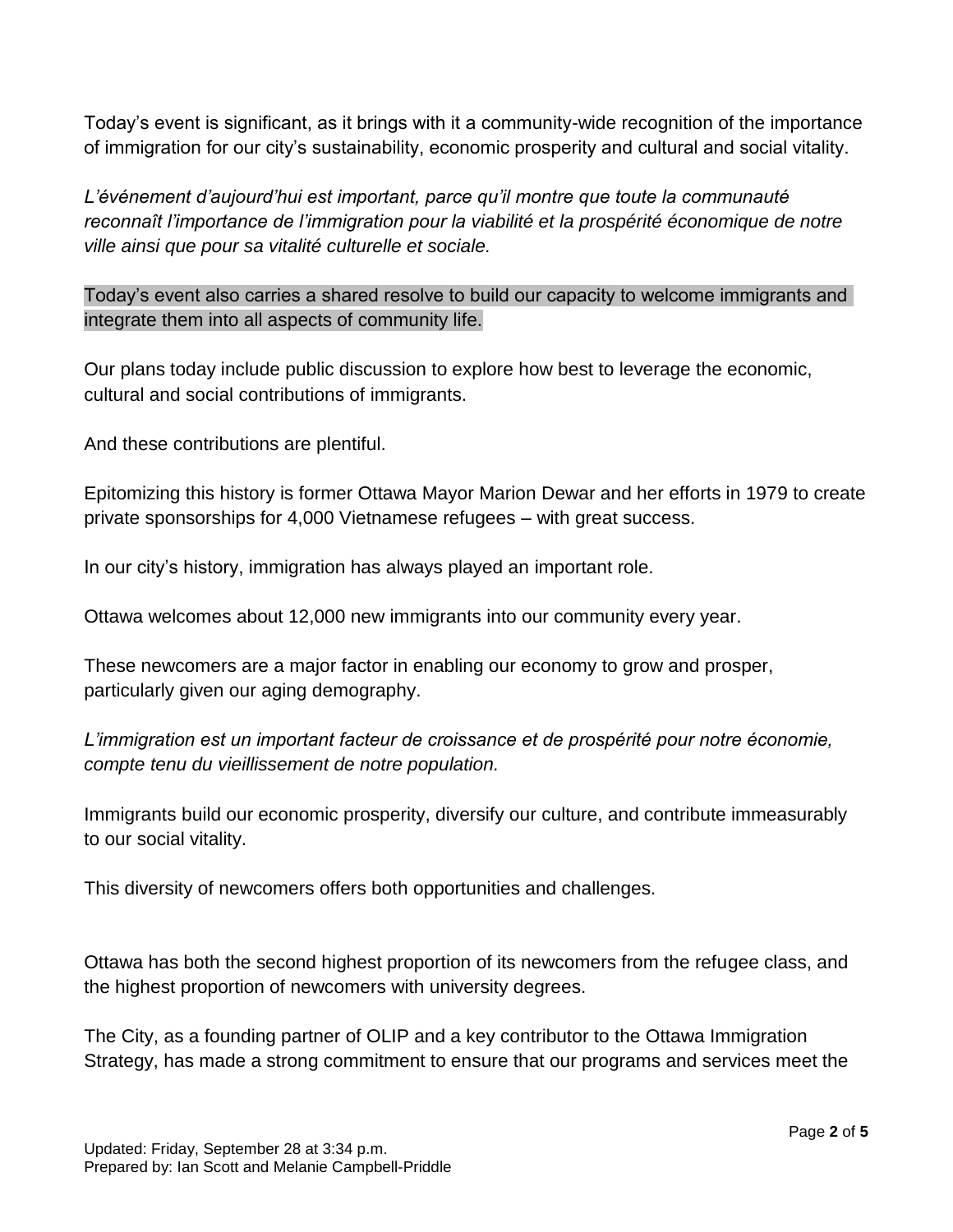needs of our immigrant population today, and will attract the immigrants that will come to Canada in the future.

As part of this, we are working to ensure that our own municipal workforce attracts diverse people with the right skills to maintain a high-performing and client-centric focus.

*Nous nous assurons que la Ville attire des personnes d'origines diverses, qui possèdent les compétences requises pour nous aider à continuer de concentrer notre action sur le rendement et le service à la clientèle.*

We also encourage our local employers to hire immigrants.

Finally, we support the development of new businesses by immigrants.

We want to help immigrants and be the kind of place that fosters new business start-ups and business successes for them.

We are making make our entrepreneurial services accessible to more of our residents with collaboration between Invest Ottawa and our francophone and mandarin-speaking communities to translate materials and offer seminars in multiple languages.

We are also currently translating our "Discover Ottawa" mobile app into French, Spanish, Mandarin and Arabic, so that both visitors to and residents of our city may access our local businesses and attractions more easily.

And we are helping to add further language capacity that will continue to expand our outreach capacity.

Our gamut of entrepreneurial support services are available to both immigrant and nonimmigrant entrepreneurs, but we are taking special efforts to make these services accessible and, in some cases, tailoring them to the immigrant community.

With the First Annual Ottawa Immigrant Entrepreneur Awards, we acknowledge the contributions of our immigrant entrepreneurs to the building of Ottawa's economy, its cultural diversity and its social vitality.

I would like to take this opportunity to congratulate those who are recipients of the very first Ottawa Immigrant Entrepreneur Awards.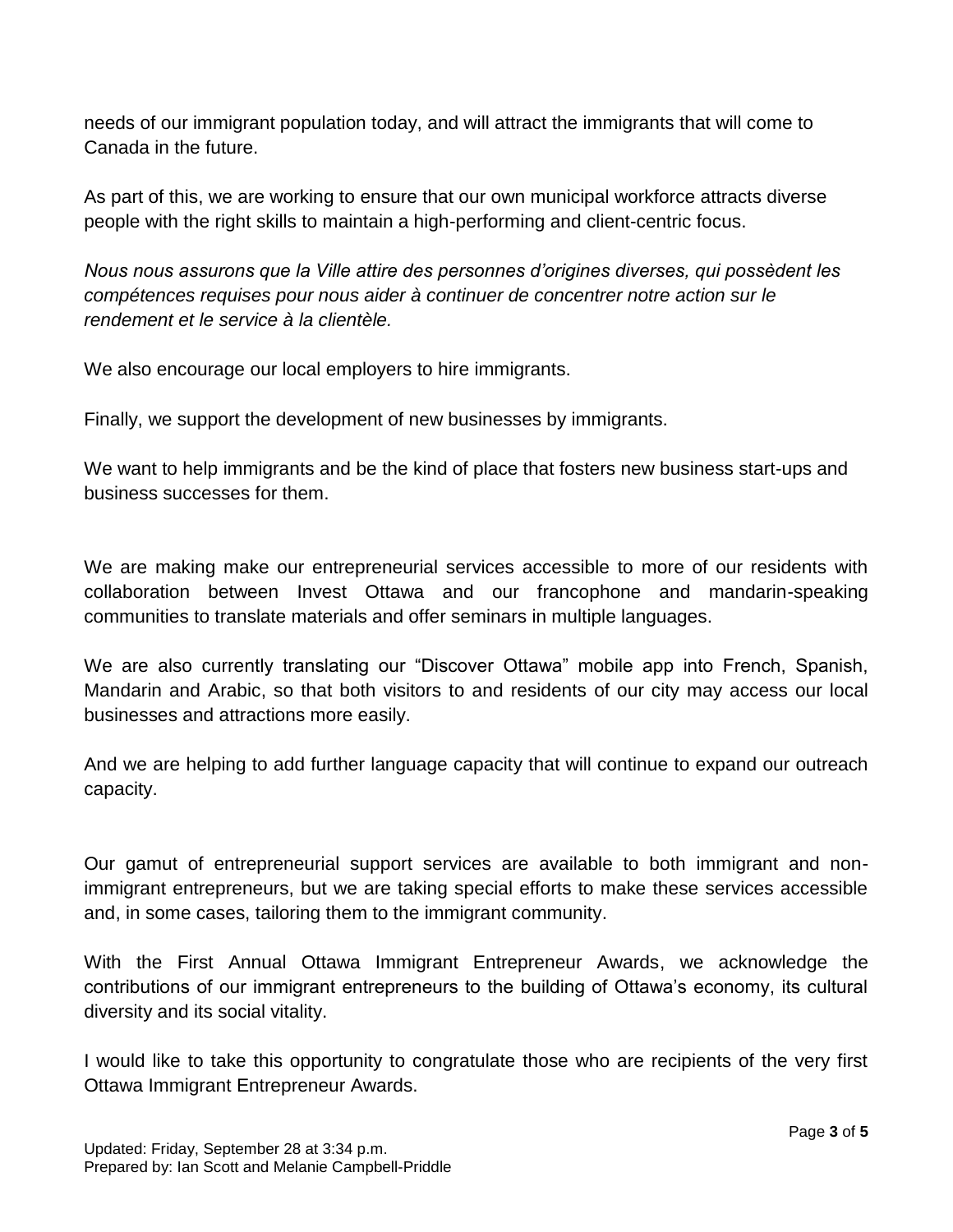*J'aimerais profiter de l'occasion pour féliciter les lauréats des tout premiers Prix aux entrepreneurs immigrants d'Ottawa.*

Your hard work and dedication have made a significant contribution to our city, and I thank you for your continued efforts.

The evaluation panel for the competition was comprised of a number of individuals, and I would like to thank each of them for their assistance in this initiative:

- John Fielding, Regional Director of Business Development for the Ontario Centres of **Excellence**
- Mark Sutcliffe, Ottawa entrepreneur, writer and broadcaster
- Tony Bailetti, Director, Institute for Technology Entrepreneurship and Commercialization at Carleton University
- Manjit Basi, Ottawa Entrepreneur and Consultant
- Kevin Carroll, Managing Director of Innovation, Invest Ottawa
- Michael Curran, Publisher of the Ottawa Business Journal
- Hindia Mohamoud, Project Director, Ottawa Local Immigration Partnership
- Saad Bashir, Director of Economic Development, City of Ottawa.

As an annual event, we hope that next year's program will continue to grow and expand.

*Nous espérons que cet événement annuel continuera de prendre de l'expansion.*

While we acknowledge that the award winners are stellar without any categorization, we are shining a spotlight this year on entrepreneurs who are immigrants, women and youth.

This year's award recipients exemplify that the immigrant community, including women and youth, is an inspiration to us all.

I would also like to take this opportunity to acknowledge and thank the Ottawa Local Immigration Partnership and its Council for its tremendous work.

*Je tiens également à remercier le Partenariat local pour l'immigration d'Ottawa et son Conseil pour leur formidable travail.*